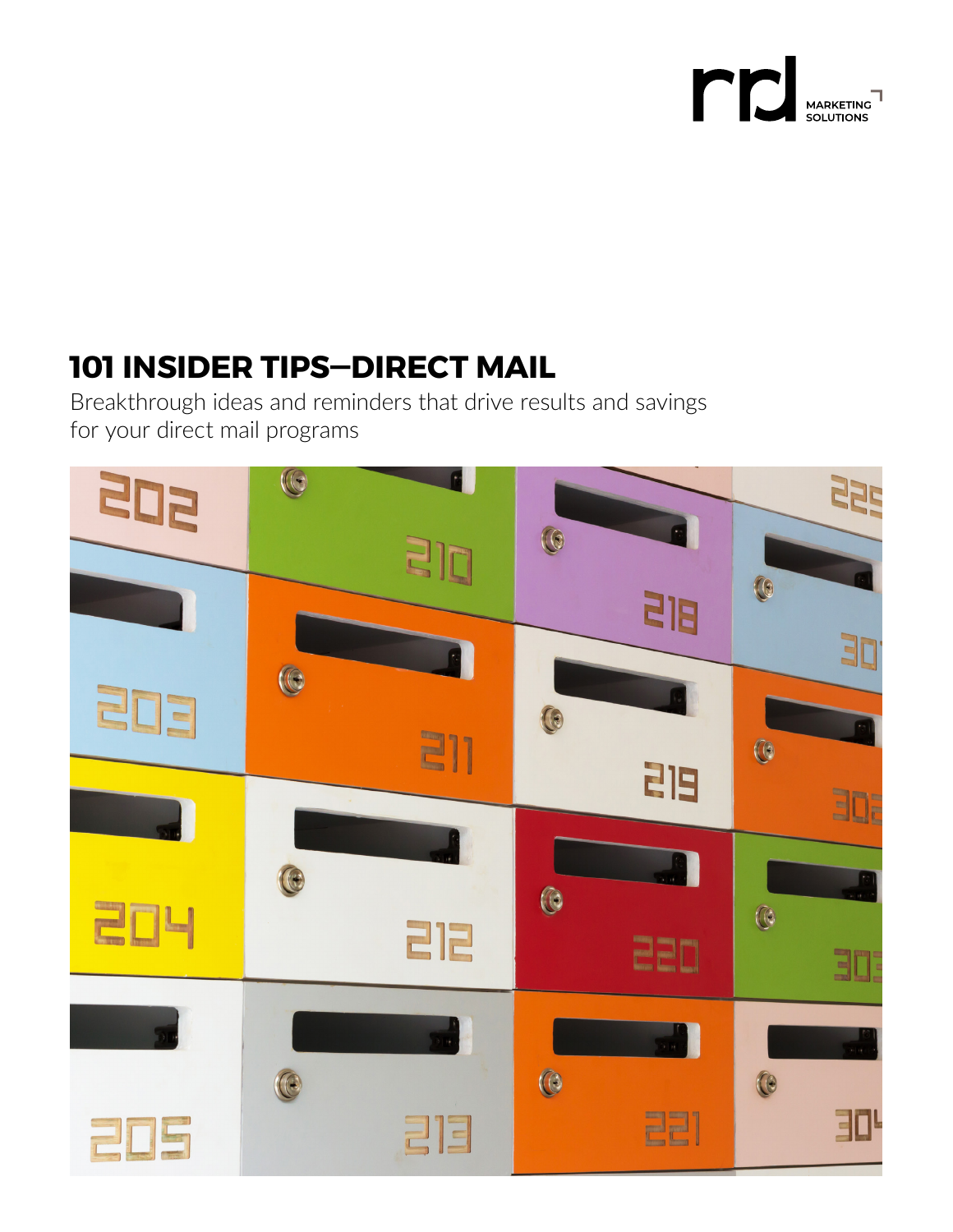### **IN THIS PAPER**

- **2** Introduction
- **3** [Strategy](#page-2-0)
- **7** [List](#page-6-0)
- **10** [Offer](#page-9-0)
- **14** [Format](#page-13-0)
- **18** [Copy](#page-17-0)

## **INTRODUCTION**

No matter if we're talking this year or next year (or the year after that), one thing's for certain: direct mail is not going anywhere.

Why are we so sure?

Direct mail appeals to our senses in ways no other marketing channel can. In recent neuro-marketing research, it was discovered that touch is extremely valuable in the marketing experience. It helps shift the brain into a deeper level of engagement while building knowledge (DMA Statistical Fact Book 2017).

And, regardless of age, 86% of consumers get their mail at the first available opportunity and then sort it at first available opportunity, which is usually same day. USPS notes this indicates the high value of mail (USPS Mail Moments 2016).

Direct mail matters, which is why we wanted to share with you some of our favorite insider tips—101 to be exact. In the following, you'll find universal, timeless principles as well as unique and timely discoveries.

Whether you have just joined the industry, or you've been around long enough to have seen it all, we think you'll find these tips useful, insightful and worth sharing.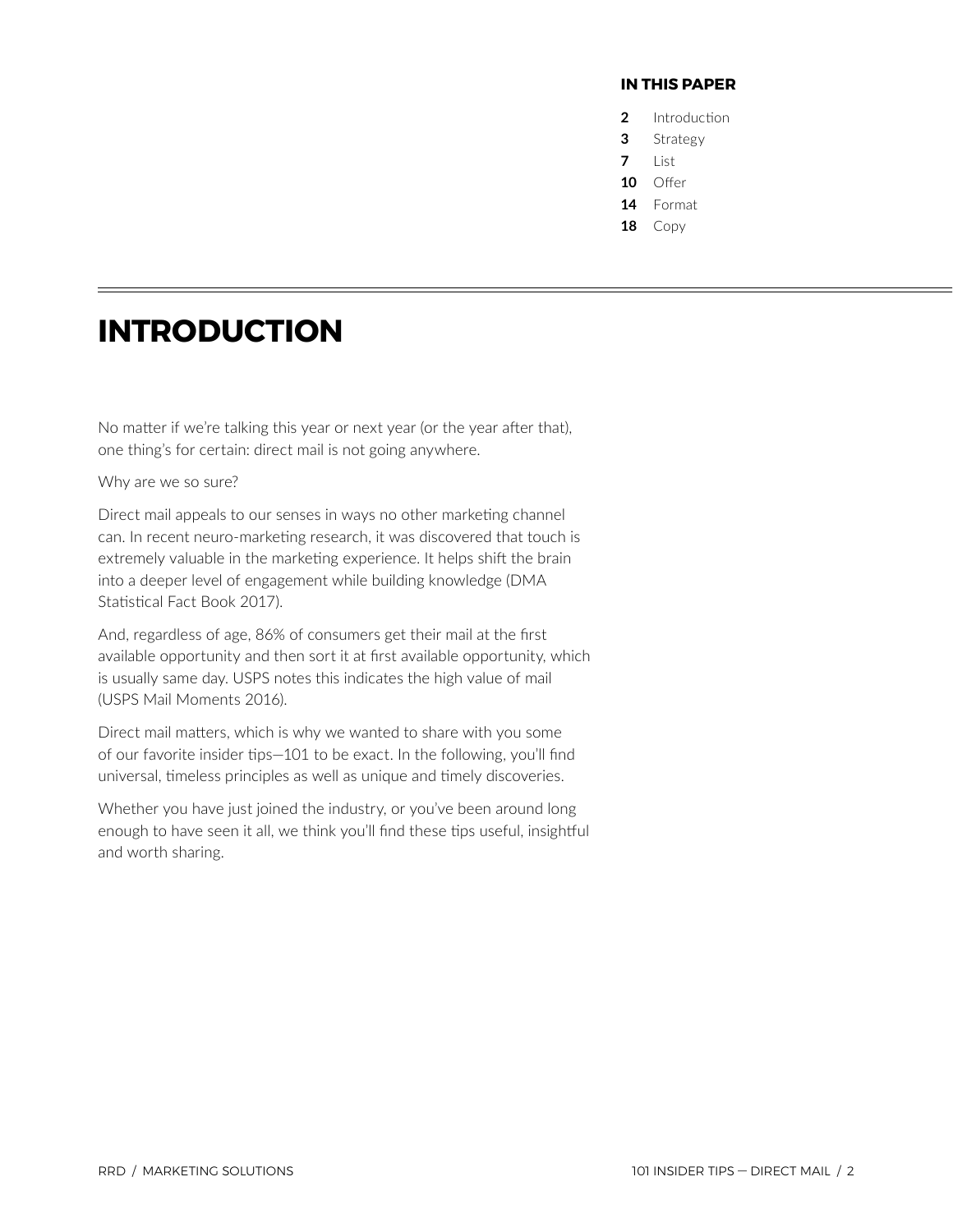## <span id="page-2-0"></span>**STRATEGY**

Forming the right strategy is the first step to marketing success. It is also the sounding board for all tactical decisions involving list, offer, format and copy.

> A key challenge in developing a winning mailing is differentiation from your competition. If you substitute your competitor's name throughout your copy and it seems to read perfectly, well, then you need to go back to the drawing board.

02 If you are hiring a creative team to redo or initiate a design for a mailing, make sure you give them a brief in writing. It should include:

- Purposes of the mailing: leads, traffic or orders
- Descriptions of audience: customers, non-customers, relevant demographics
- Basic offer: explain the deal you are offering to the consumer
- Product attributes, key differentiators, superiority over competitors
- Customer feedback, letters, CSR statistics
- ҄ Tone and manner: what general look and emotional levels you expect
- Past promotional history: what works, what doesn't, key improvements required
- ҄ Timing, and any other media or activity which coincides
- ҄ An outline of your expectations from the creative team

 $\overline{\bigcirc}$  Every sales letter is enhanced if you can quote or point to a third party who is happy with your product. So always ask for testimonials.

O4 One of the acid test rules for direct mail creative is WSF:<br>Worth, Story and Fit. If you are considering the addition of a format feature, a freemium, or an additional component, ask yourself:

- Does it deliver value to the reader?
- Does it tell a better story?
- Does it fit the reader's circumstances?

If you can't say yes to at least one of these tests, the addition probably won't improve results.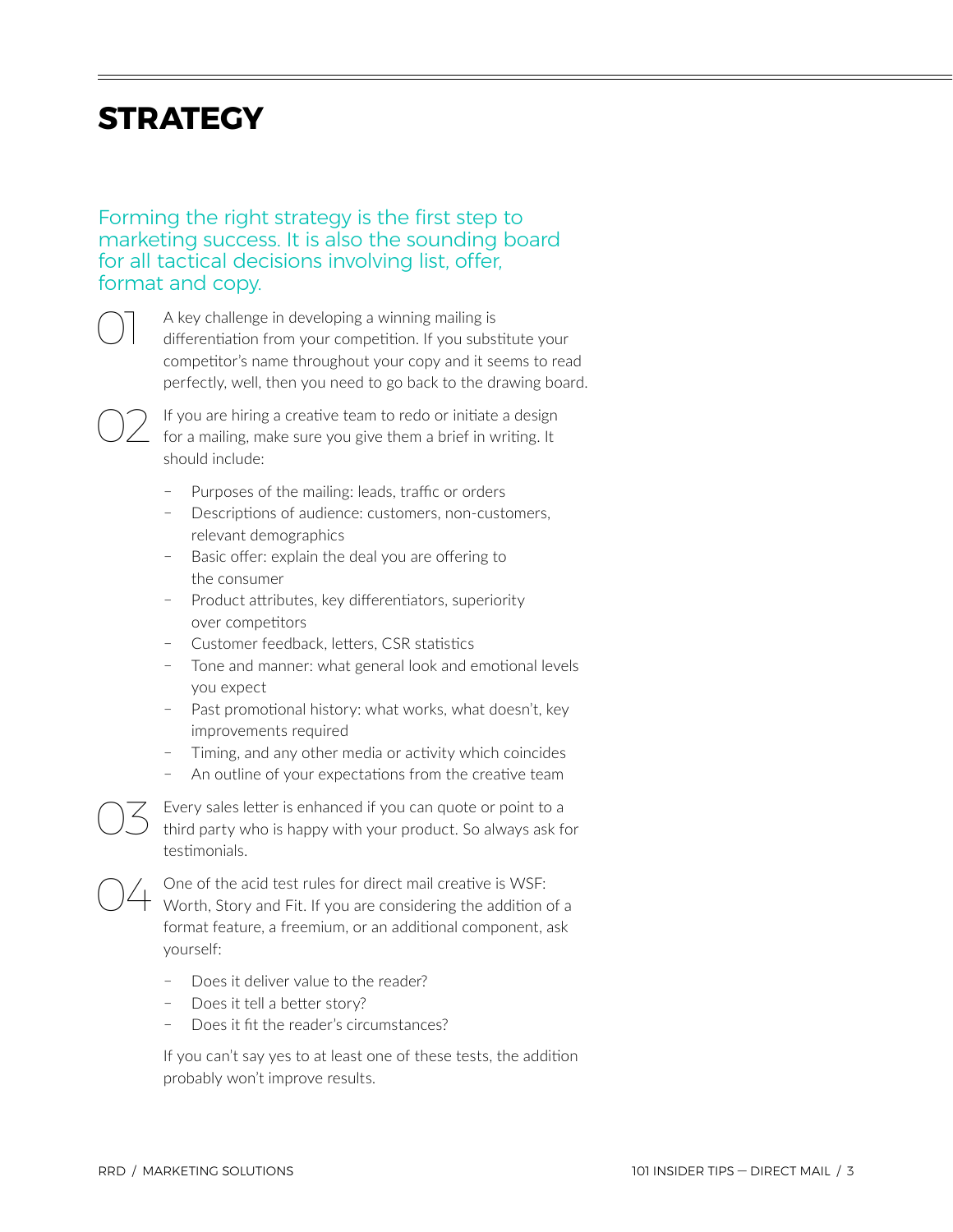Color is important if you are selling clothing, cosmetics, furniture, landscaping, fast cars. But if you are selling confidence, self-awareness, comfort, peer recognition or excitement, color may not add much. Positioning is everything in sales. Don't assume that high color content is a necessity in a direct mail offer.

O 6 Don't date your mailing pieces, just in case you decide to hold<br>it. Then you can preserve your production for a later mail date.

Don't get caught in the minutiae of testable factors. Be firm in testing the big ideas first.

- Is it a flat or a letter?
- Is it a self-mailer or an envelope kit?
- Is it a soft offer or hard?
- Is it creative positioning A or B?

When you have the big drivers under control, then worry about incentives, color, number of pieces, use of personalization.

Postcards are not large to start with, so every square inch counts. If you mail a card without a carrier route bar code in the address, you can expect the USPS to liberally apply a barcode label of their own over top of your carefully designed artwork. Avoid the blemish: ask for automated mail sort at the list house.

OO Given that postage is often the single largest component of your cost, you should get the most for your money. Learn to optimize size and weight specifications, sortation densities, and machinability.

With every mailing we have the opportunity to test. Incorporate it into your routine to ALWAYS test something: a new list, a feature change, the incentive, the hardness of the offer, maybe a few words of copy. While it may seem like work to orchestrate the test, the results provide valuable, accurate insight into your customer profile.

11 Should you ask twice? Yes, it's worthwhile. A repeat mailing to the same list, two to four weeks later may generate up to half of the response of the first mailing.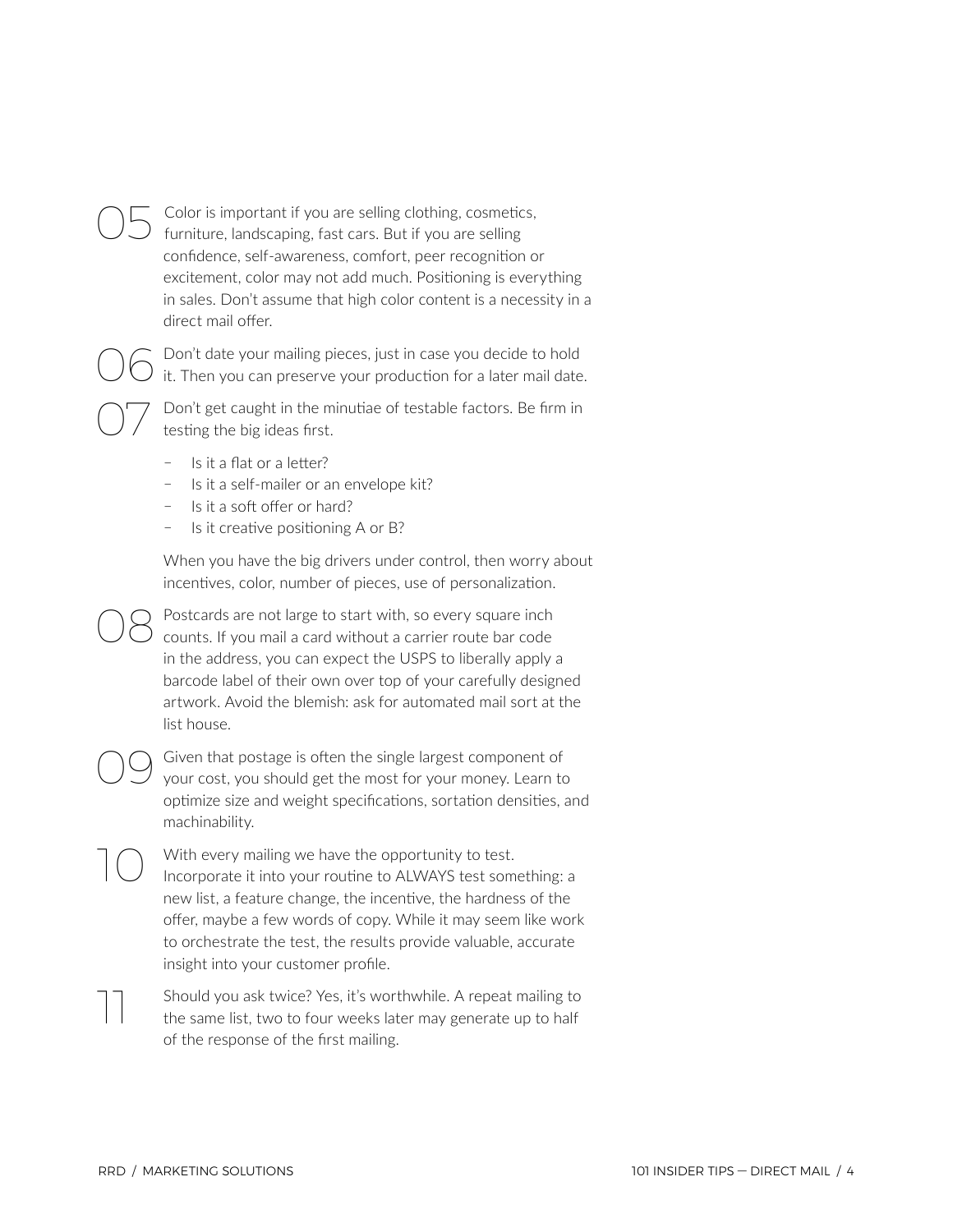### $\sim$  The disturbing element drives response. One of the reasons<br>that a package can generate extraordinary interest is that it that a package can generate extraordinary interest is that it presents an unusual visual or idea that draws attention. Is it in the offer, format, or the copy? Does your mail have what it takes to stop the reader in their tracks?

 $\sum_{\text{vol}}$  Indispensability is a key factor in good direct mail design. When you send a kit that has enduring value in the content, your recipient can't throw it away. Hence the successful strategy of including freemiums: tips, calculators, advice, directions, maps, calendars, booklets, pads, bookmarks, labels. The sale may not be immediate, but you are planting the seeds of obligation and goodwill.

> Always judge your premium on the basis of its effectiveness in increasing net dollars, not its cost.

15 Guarantees are the clearest illustration of your competitor's real value proposition and value delivery system. Compare them with yours, as they reveal the infrastructure used to back up the guarantee.

Test costs always look inordinately large, compared to normal roll-out costs, so sometimes we don't test as much as we should. But if we combine our test costs with our normal production or roll-out costs, the incremental cost per order is relatively small. As a percentage of your total production costs, testing may only be 5%–10%. The purpose of testing is to find new breakthroughs. A 5%–10% lift in response rates will recover your test costs and is an achievable goal.

17 Resist the urge to change your control just because you are tired of it. As long as it works, it is doing its job. The only opinion that counts is that of the person at the mailbox.

You should have a swipe file. This is a collection of pieces<br>you've received, copy that you've read, and graphics that have impacted you. Next time you start a creative project, pull out the swipe file, and see what new ideas are there for you.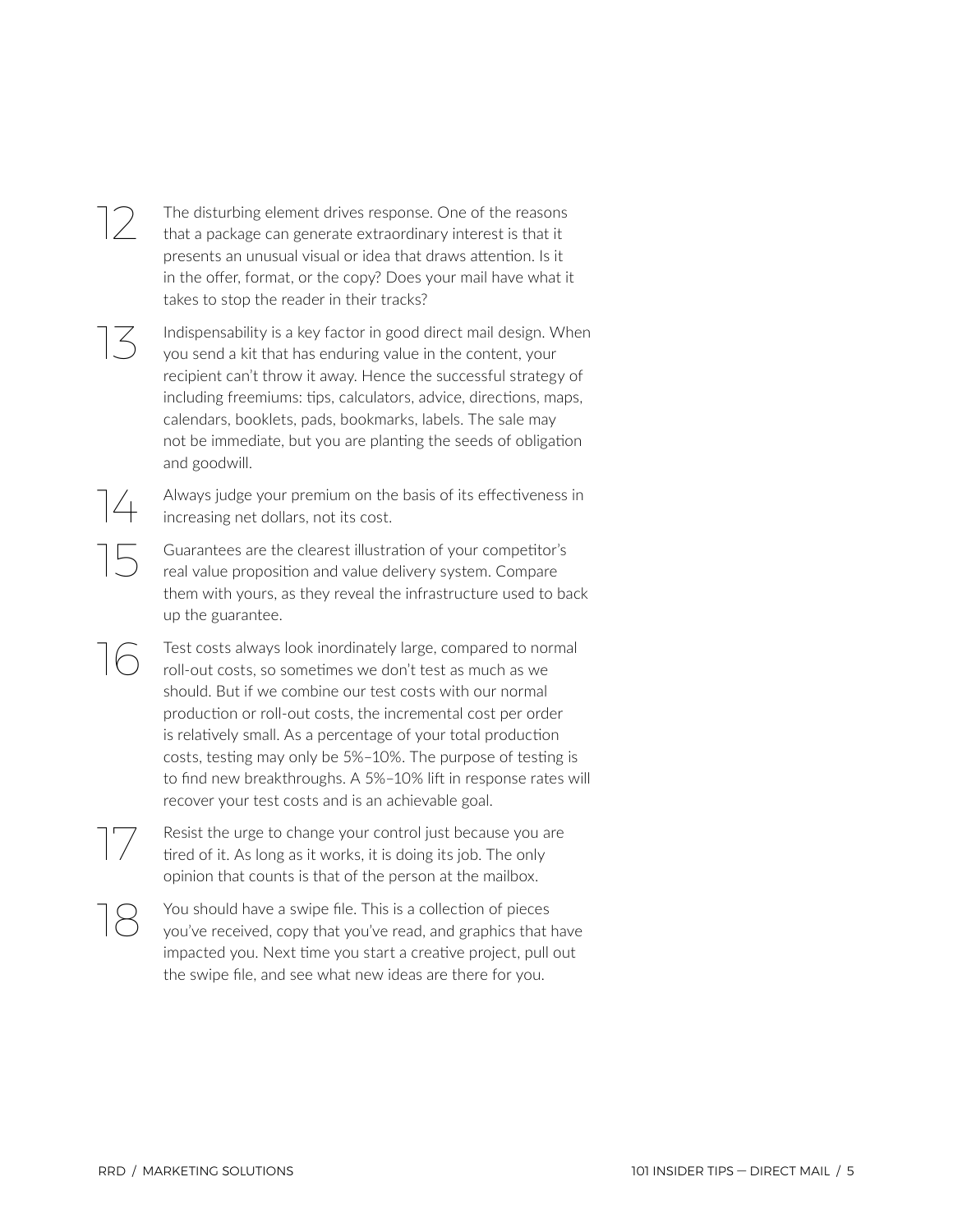$\bigcirc$  Customers disappear because they:

- ҄ Are ignored, or under thanked
- Experience poor product quality
- Are lured by competitors
- Have friends who introduce options
- Move away
- Die or withdraw from the market

 $20$  The question frequently arises, "what's a good response rate?"<br>A good net response could be anywhere from 0.01% for luxury cars, to 100.0% for the IRS. The financial model of the industry is what determines the quality of a response rate. Don't be tricked into committing to a number until you know the game.

> While the weightings may seem arbitrary, it is generally true that direct mail success is attributed to:

- $-$  The List 40%
- The Offer 30%
- ҄ The Format 20%
- The Copy 10%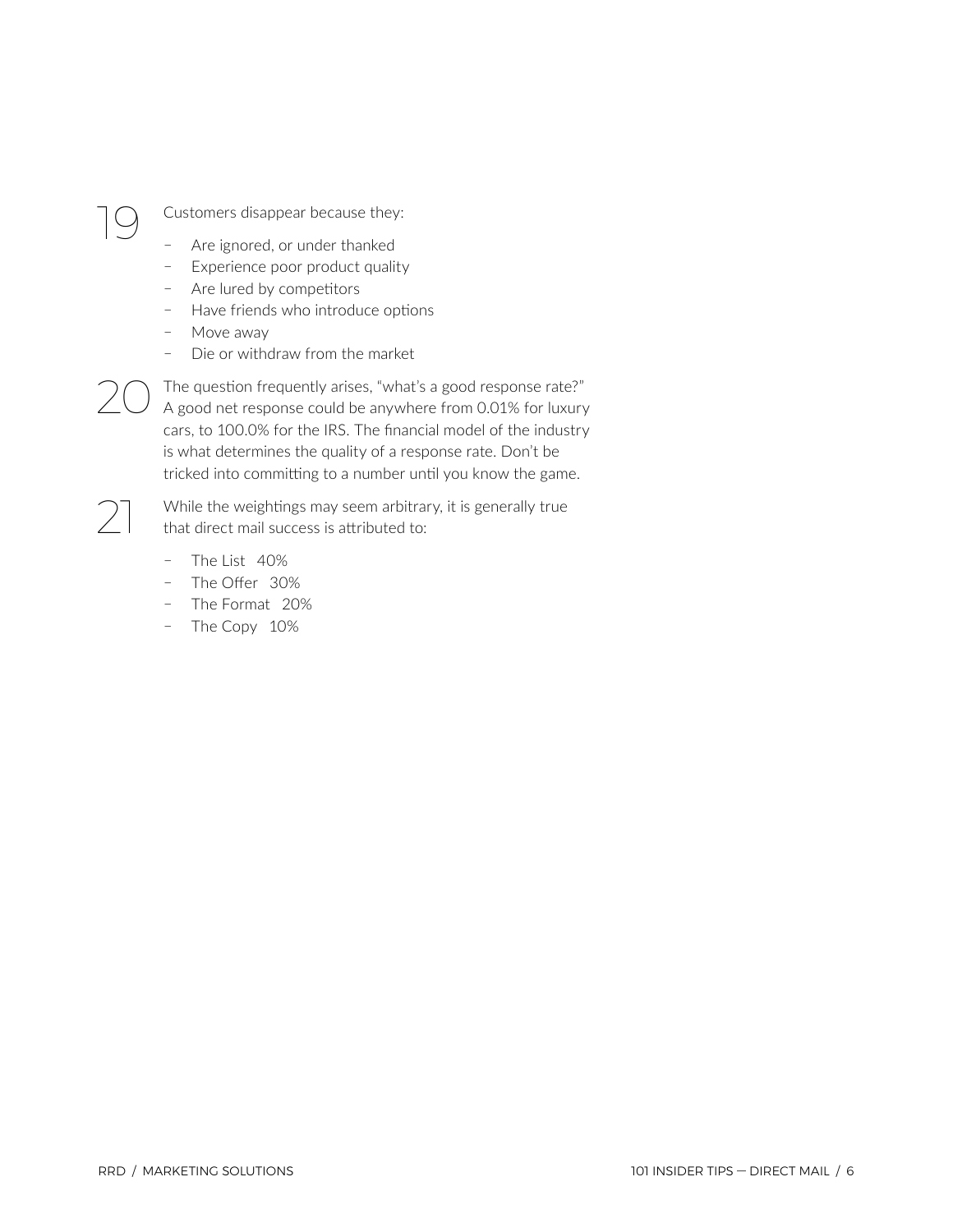# <span id="page-6-0"></span>**LIST**

Your list is your future, far more valuable than any other direct marketing component. Know it, and treat all its members with integrity, love and respect.

- Your audience defines your creative approach. Are they current customers or past customers? Cold prospects? What are their demographics? What are their supposed buying habits with respect to your product? If you have widely divergent audiences, you'll most likely need more than one creative strategy.
- We have a preconception that age groups reply differently to graphic quality and format design. Don't count on it entirely. The best way to improve response rate is to combine the best offer to the best list.
- Segment your file by frequency of purchase, or visit, or response. Your high frequency names are a treasure trove for advocacy mailings: member get a member, reader get a reader, buyer get a buyer. Introduce them to a theme mailing that rewards them for bringing in new customers.
	- More than 40,000,000 Americans change their address every year. USPS rules require 90-day file revisions to avoid higher postal costs. National Change of Address, NCOA, is a very necessary process that you should request through your data service.
- $26$  Testing has its priority categories. Your most significant response drivers will always be list and offer, then format and copy. When testing lists, vary the offer to the lists you already use. Segment your responses by gender and you may find predictable differentiation in results. Changing the offer or copy for either gender is a viable test.
- 27 The more successful lists will be rented by companies like your own. Ask your list broker if any of your competitors have tested the list and if there were roll-outs.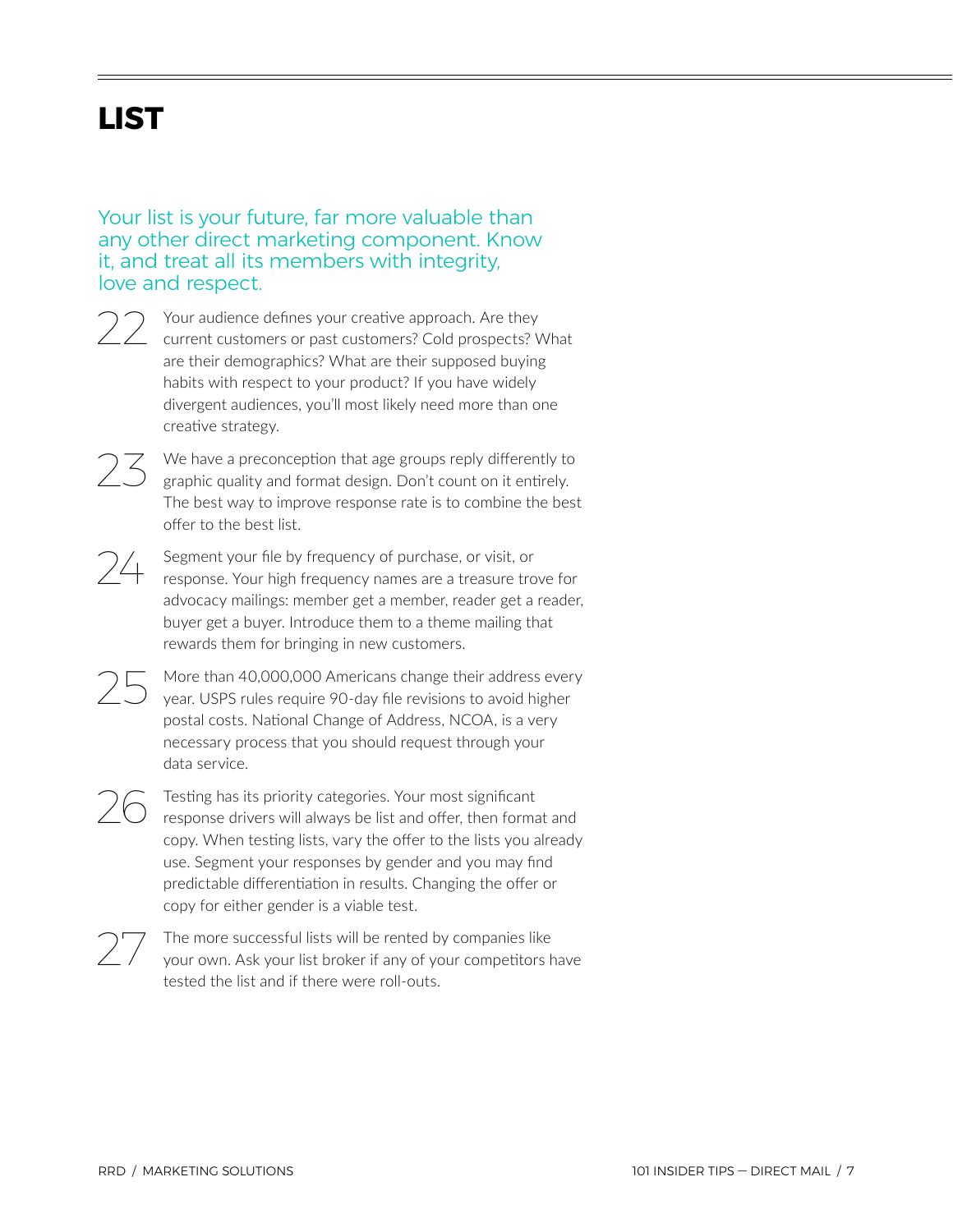

Shopping for the right list starts with the interest of the people on the list. Check the secondary descriptors in the list:

- ҄ Method of response
- Average dollar value of response
- Response frequency
- Recency of response

Before you mail, spend time and money to delete duplicates in your list, remove non-payers, nix out the "do-not-mail-me" names, and current customers who may not be candidates for your specific offer. Next, have it cleaned up: address standardized, old addresses corrected, and obits deleted. You can save 10%-20% of your mailing costs by removing these names which have zero market potential.

Inactive customers are one step from being lapsed or lost. After paying the cost to acquire a customer assure yourself of converting and renewing these jewels by follow-ups earlier rather than later. They responded to you because they liked you; let them know the "feeling is mutual."

When examining the pedigree of a rented list you want to know who has tested it. Be sure to ask if it has been used for roll-outs? In other words, did it test successfully?

Read all the detail of the merge-purge reports your data house provides you. Not only do you want to know that lists were de-duped in order of priority and how many records survived, but where the overlap exists between competing files. This knowledge can help you when you are looking for more new names in future, similar mailings.

 $\overline{33}$  Make it easy for your direct mail recipients to indicate their<br>wish to be on your mailing list or to control the passing of their name to other marketers.

 $\mathcal{Z}$  Use more than one list broker. Apart from the competitive environment you create you also get the value of their varied experience. They generate research and make recommendations based on different perspectives. When the list is the most influential component of your mailing, it deserves the best development.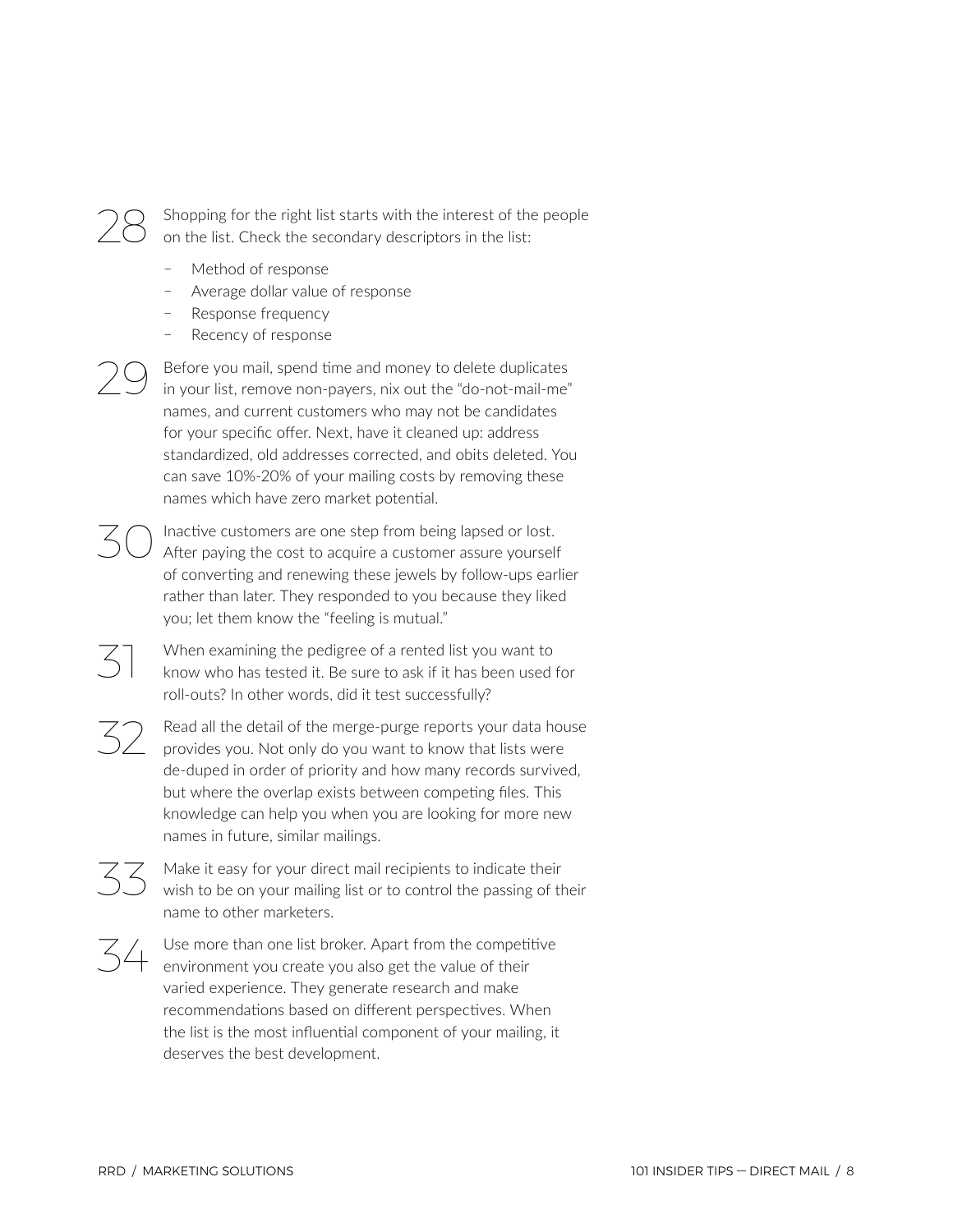

The more comprehensive the detail in a list datacard the more likely the list owner has used, manicured and cared for the names within that list. This is purely an indication of high usage and will likely deliver better results.

 $\overline{36}$  Adding basic demographic data to your house mail file is valuable because it allows you to segment profitability by external identifiers. It also enables you to market your list on those occasions when it is appropriate to do so. The more your list is thus described, the better third parties can tailor their offer to generate the best possible results.

 $\mathcal{Z}$  When you are testing several new lists, hedge your bets.<br>Create one extra panel of your current control list. Hold it in reserve in case one of the test lists you rented doesn't arrive in time.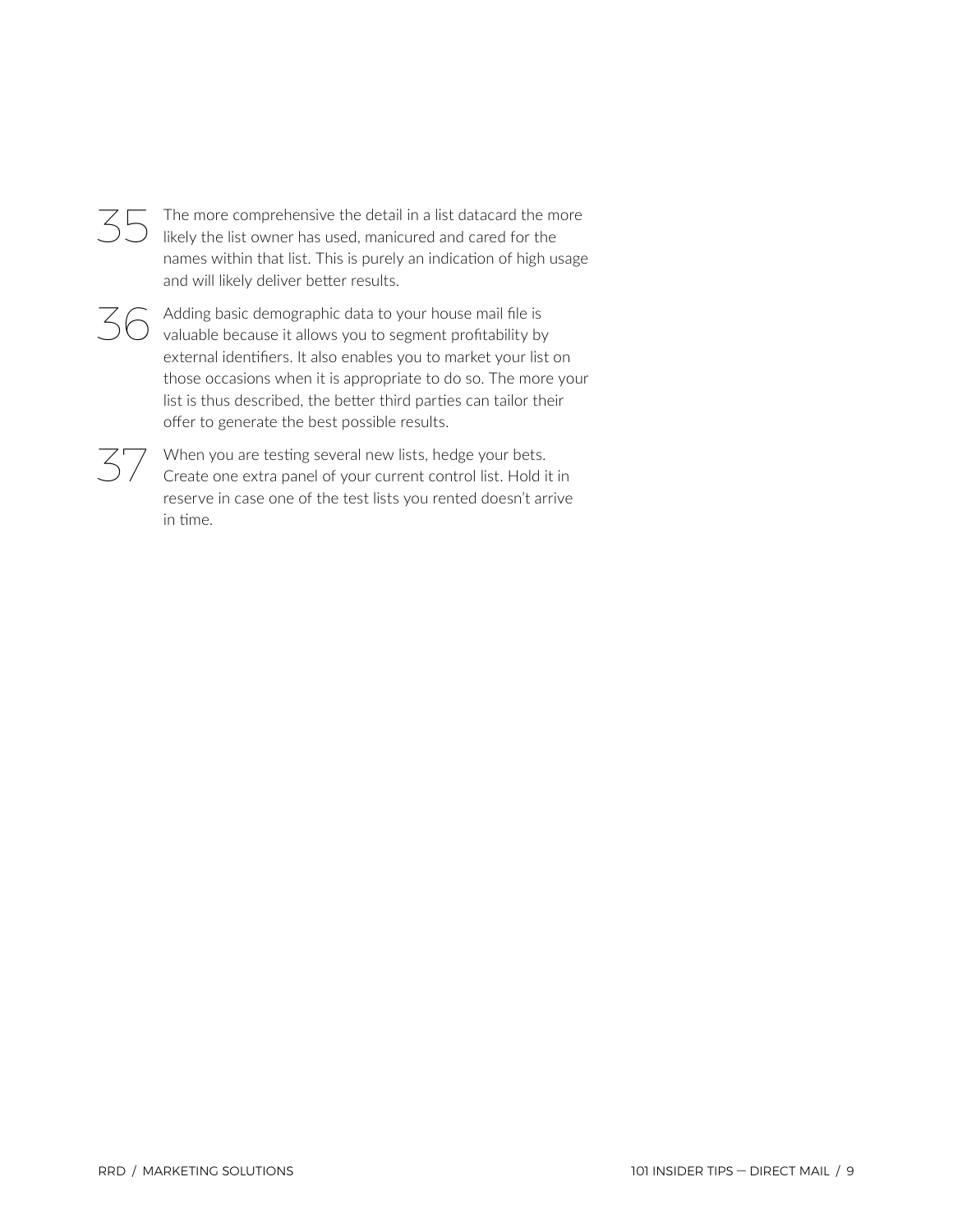## <span id="page-9-0"></span>**OFFER**

## A good offer far exceeds the impact of any format or collection of words in generating profitable response.



38 The Platinum Rule of Direct Marketing is to make the right offer to the right list. All other success factors pale in comparison.



When you are prepared to discount, offer the savings in terms of a related product. For instance, if you were selling cars, rather than allow a \$300 discount, offer a month's worth of free gas.



Take advantage of what you know about a customer. If they have an account, when did it first open? On your correspondence with them don't hesitate to note somewhere, "Customer Since August, 2012". The next logical progression is to leverage that loyalty by making special offers to customers who have been so for a period of time.

41 Look at the invoices that you are mailing now, and ask how you can provide a variable offer on the invoice to make an additional purchase, right then and there. The easiest time to close a sale is immediately after the preceding order.

 $42$  Varying coupon values according to buyer demographics and<br> $42$  purchase history allows you two luxuries: purchase history allows you two luxuries:

- ҄ Optimizing the discount for the highest returns at the least cost
- ҄ Nudging your consumer into the desired purchase value bracket

Develop a strategy that protects you from the wasteful broadbrush "one discount fits all."



 $43$  Use PIN numbers or key codes as a means to tracking new customer referrals back to the initial customer who volunteered the names of their neighbors, friends or family. Remember to incent BOTH the initiator and the new customer.



44 Never offer a premium or a price discount unless you combine it with a deadline. Premiums and price deals are rewards for promptness… and, by the way, decisiveness.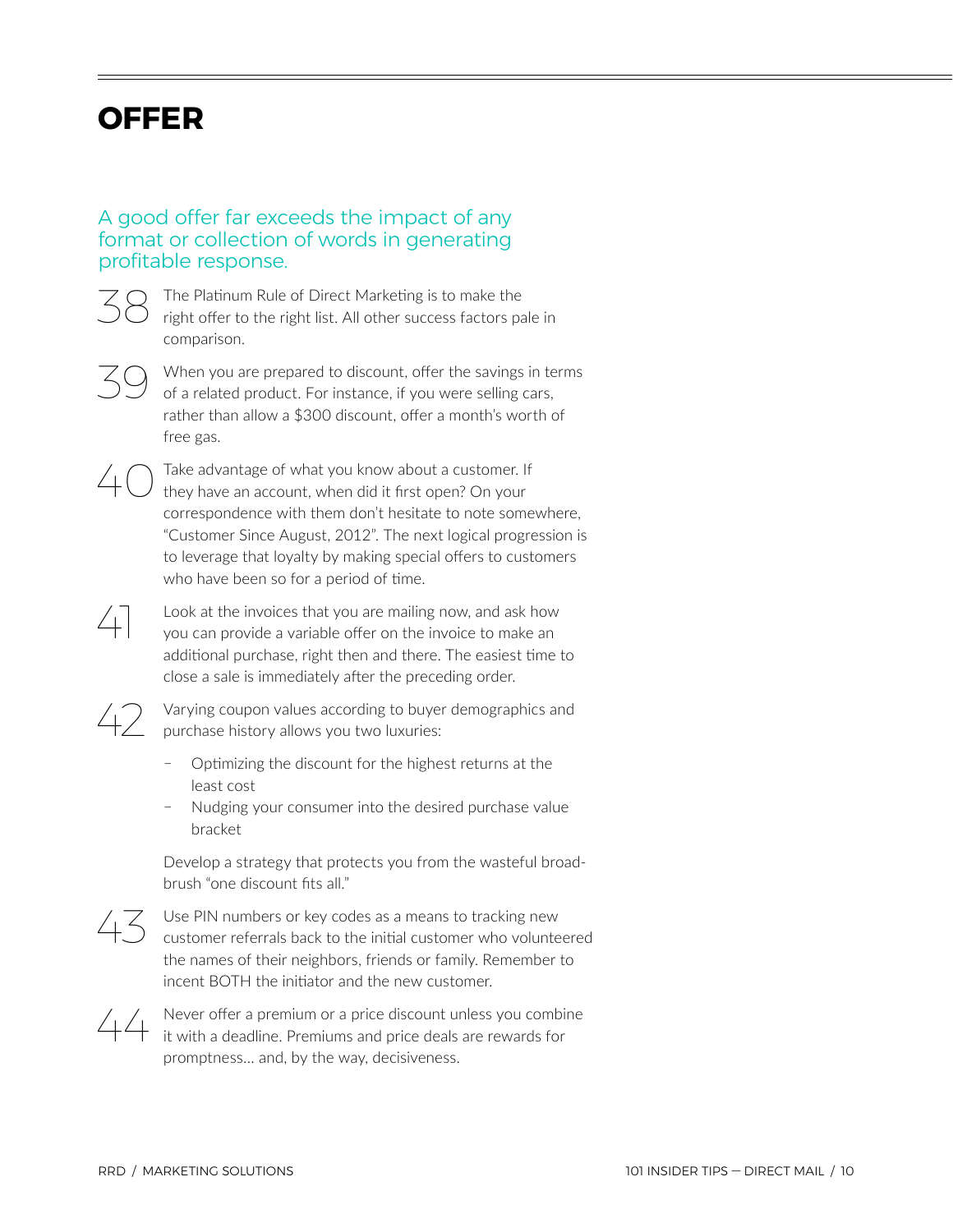

45 When you offer a discount, or a premium, remember you have "upped the deal." To that end, couple the incentive to a deadline to create a decision. Think of it in reverse: if the consumer asked you for a discount, you would automatically respond, "Sure, if you buy it right now."



 $46$  Make your mailing indispensable by including freemiums: pieces or copy that have real value. Some more common examples are address stickers, bookmarks and calendar cards. But stretch your imagination to consider:

- Weights and measures tables
- ҄ Currency calculators
- ҄ Interest tables
- Maps
- Top ten lists
- ҄ Sports calendars
- Calorie counters
- Rulers
- ҄ Birthstone and anniversary gift lists
- State and country facts

Always tie your offer to the copy on the freemium.

47 Stuck with a price disadvantage versus your competition? "They charge \$45. We charge \$55. We're sunk." Not exactly. Your task is to cost justify the difference. Explain how your \$10 premium is due to quality or service. Still not convinced? Amortize the \$10 over the life of the product. For instance, less than 3 cents a day for a year, during which time that service is in effect.

48 In B-to-B mailings the typical call to action is often to "request" information". It's a weak appeal. If you are attempting to generate leads, give your sales people something more tangible to respond with. Close your direct mail campaign with a specific actionable offer, with measurable goals: "show me how I can reduce sales costs by 24% using the ACME software kit."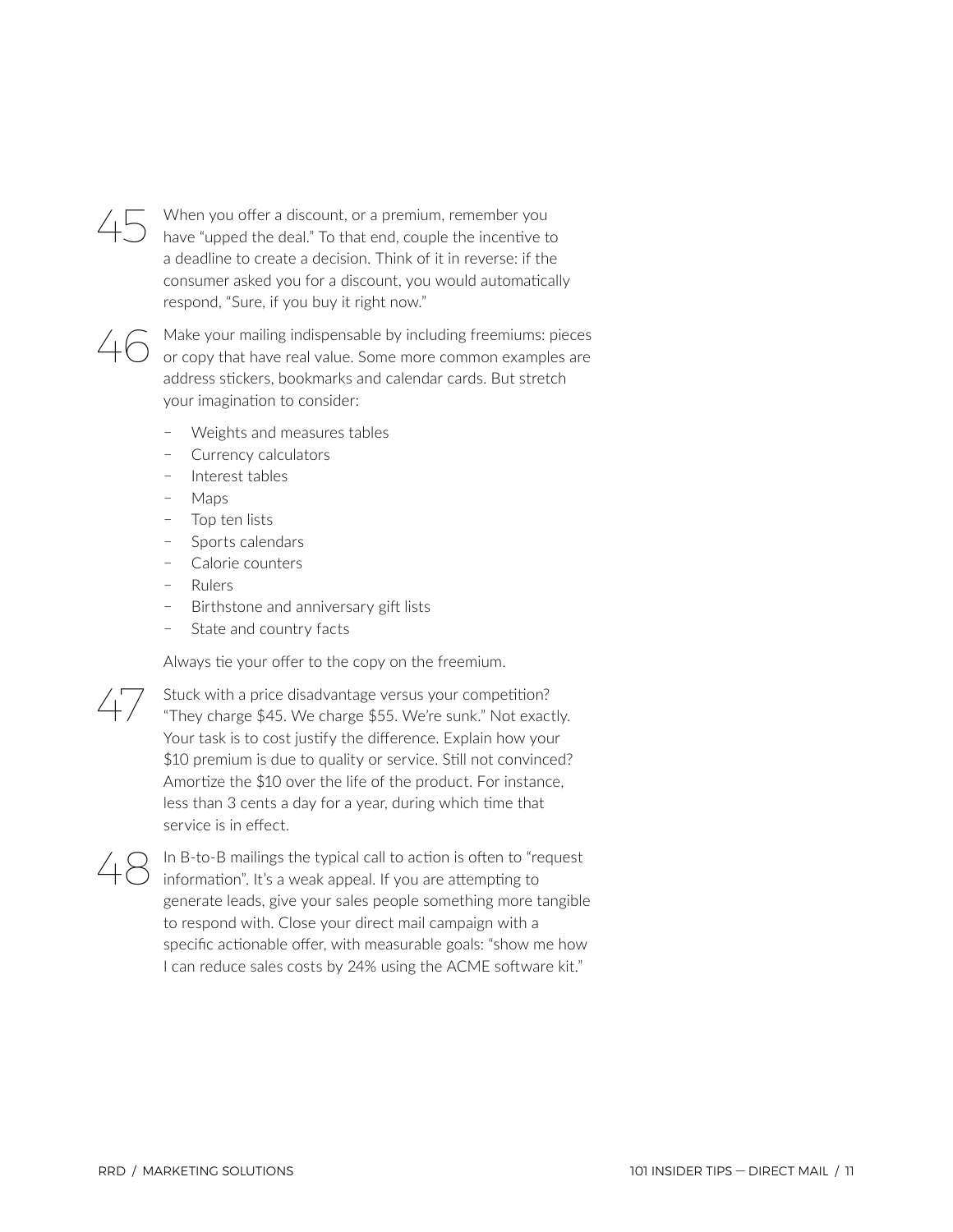### $49$  The harder the offer, the stronger the guarantee must be presented. If you are asking for payment with order, you have to be clear in your promise to return the money if the customer is not satisfied. Mouseprint, weasel clauses and \*\*asterices will dilute such a guarantee, soothing your legal advisors, while overall depressing net results.

Use "cents" in your pricing. \$10.99 is always better than \$11. \$10.99 may even be more persuasive than \$10. The ".99" always implies the marketer's wish to present the best deal to the consumer. Rounded up prices, e.g., \$10, \$500, \$10,000, present a "floor" pricing mentality to the buyer: it can go up, but it will never go lower.

In the heat of designing a beautiful package, don't forget the main point was to deliver an offer. Is it obvious? If not, you are assuming too much on the interest of your reader. Give it to them straight.

52 There is no magical date to drop your mail. By category however, retailers may have a target, based on weekend activity, magazine publishers based on newsstand schedules, fundraisers based on the news. Know your customer's buying triggers, and you know the right in-home date.



When you consider new creative or re-issuing a control mailing, take the time to try out the offer yourself. Follow your own instructions: respond, phone, write the check, mail it, wait for fulfillment, experience the buying cycle. See what it feels like. Compare that with what your mailing promises.

54 Email is a successful avenue for customer communication. If you are requesting email addresses, be sure to give your direct mail respondent the choice to opt in, or opt out of which types of email they will receive as a result of providing you the address. Disclosure of your intentions will capture better-suited addresses with fewer complaints later.

In every offer, you have four levers to pull. Choose from these:

- ҄ Risk-reduction through guarantees
- $-$  Extra value added with free gifts
- Price discounting
- Deadline on any of the above to act immediately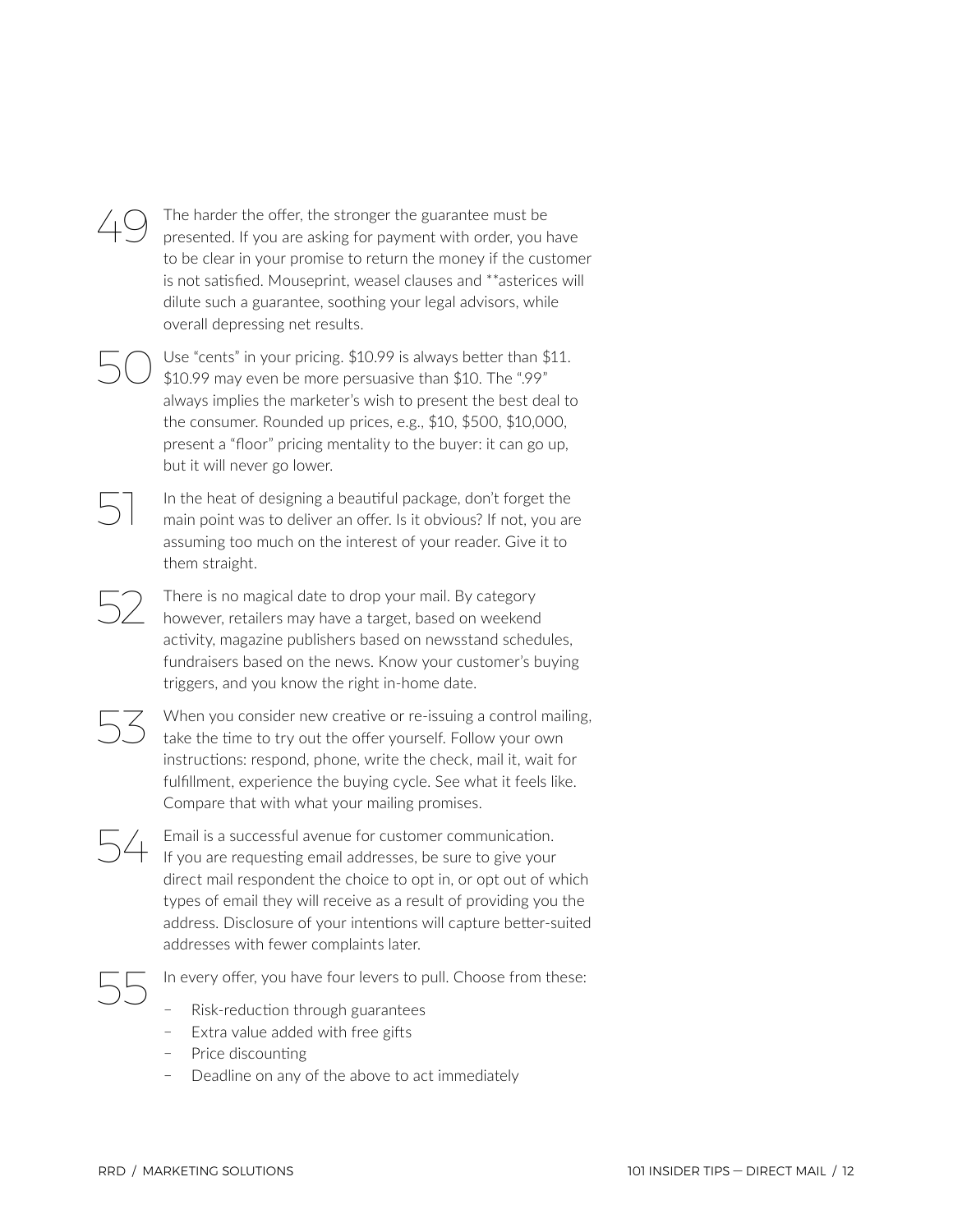

 $56$  Pay special attention to offers and incentives that work on firsttime buyers. These are more likely to be the deals that continue to activate long term buyers as well as lapsed customers or donors.



When evaluating the potential of an offer concept, take your own bias out of the equation. Just because you wouldn't respond to an offer doesn't mean the offer is without merit. More likely… you aren't on the target list.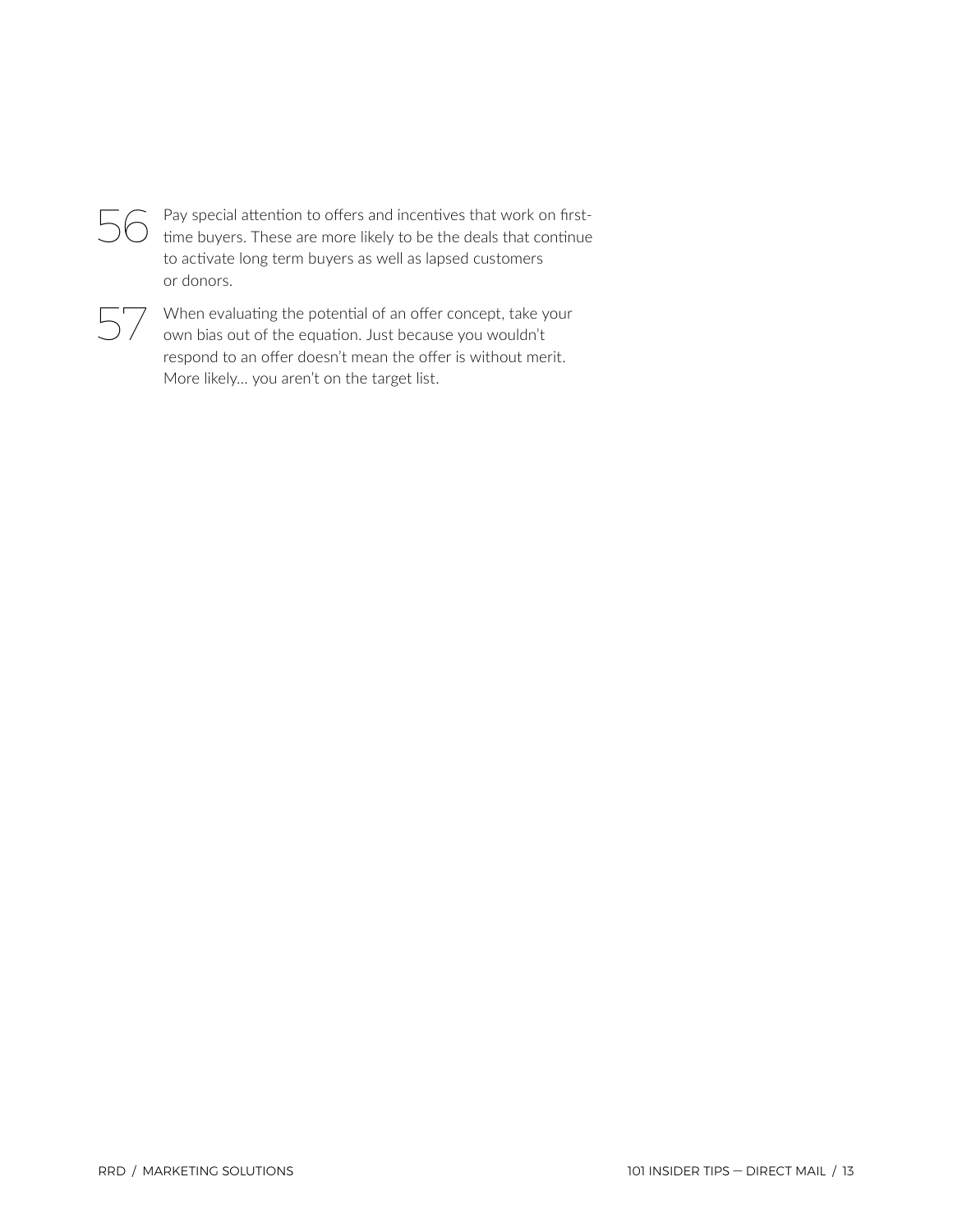## <span id="page-13-0"></span>**FORMAT**

Your package design is a workhorse. It delivers the offer and merchandises your message, staking a claim on your reader's eyes, hands, and desires.



Everything we tell you here must be tested to validate. But still, you owe it to yourself to see how the following format tweaks can improve openings, readership and response:

- Make it larger
- Use pressure sensitive stocks
- Personalize the outer envelope and internal pieces
- ҄ Involve die-cutting
- Present a card

59 Design envelopes within aspect ratio. The larger the envelope, the better the open rate. But remember, the largest letter-sized envelope is 11.5" long. As you increase size, the width-toheight aspect ratio must not exceed 2.5. Otherwise you are mailing a flat which incurs a higher postal rate.

GO Good direct mail design entices a consumer to keep the piece.<br>
The longer it remains in your prospect's possession the more opportunity for response. So you want to make your mail worthy of saving.

> Order form and reply form design is critical. Here are some stunningly obvious reminders that designers still seem to fumble:

- ҄ Return mailing address
- ҄ Accurate, working phone number
- The agreement statement, eg. "Yes I would like...etc."
- ҄ Room to write in credit card number, address and name corrections
- ҄ Record #, account # to track individual response
- ҄ Key code to track segment response
- Too large to fit the reply envelope
- No reply envelope at all
- Paper stocks that repel pencil or pen
- ҄ A keepsake on the form that discourages a responder from sending it back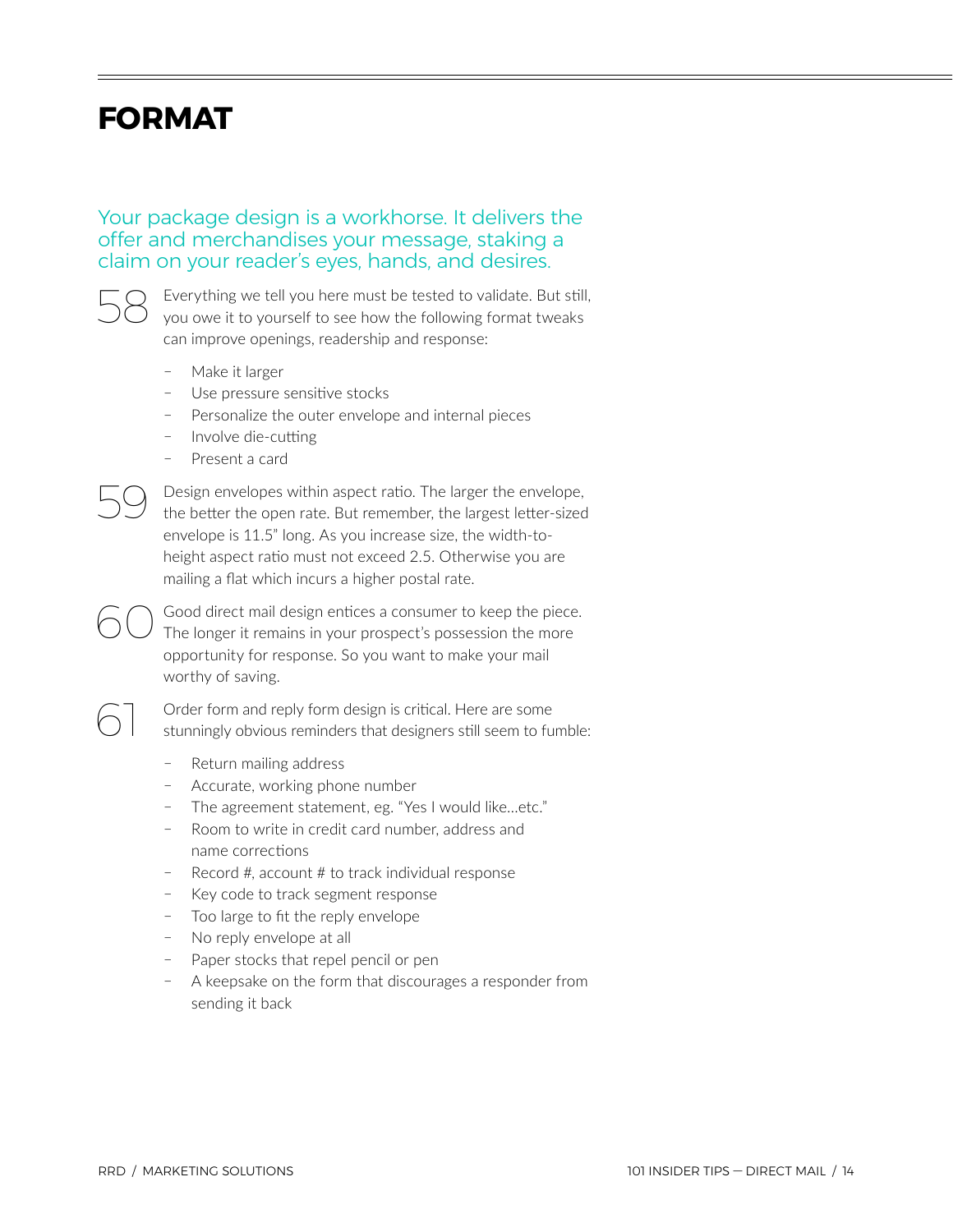62 Understand why you are creating a direct mail design. The enjoyment of clever mail construction is in creating unique folds, pop-ups, slides and working parts that catch the eye. If you fundamentally believe that a special feature will increase the impact of your offer, then use it. If it is creative for the sake of your brand identity, use it. However, do not place the burden of financial success on the addition of an intriguing format feature. That's the responsibility of the list/offer

 $63$  If you mail similar-looking direct mail packages regularly, switch the second color you use. Mailing the same offer to the same list but changing color boosts response. People think it's different, and they're more likely to open it. Switch colors as soon as response falls off; it usually works.

64 Small stationery notes that are affixed to your direct mail letters raise readership, comprehension and response rates. To add to the impact, personalize them using the imaging systems at your disposal. Try blue inkjet with a handwritten font for extra impact.

> Always give serious thought to colored imaging. Over time you have come to expect black imaging as the standard. A fresh look at your mailing piece may awaken you to the fact that it is not as eye-catching as it could be. Test highlights or spot color imaging.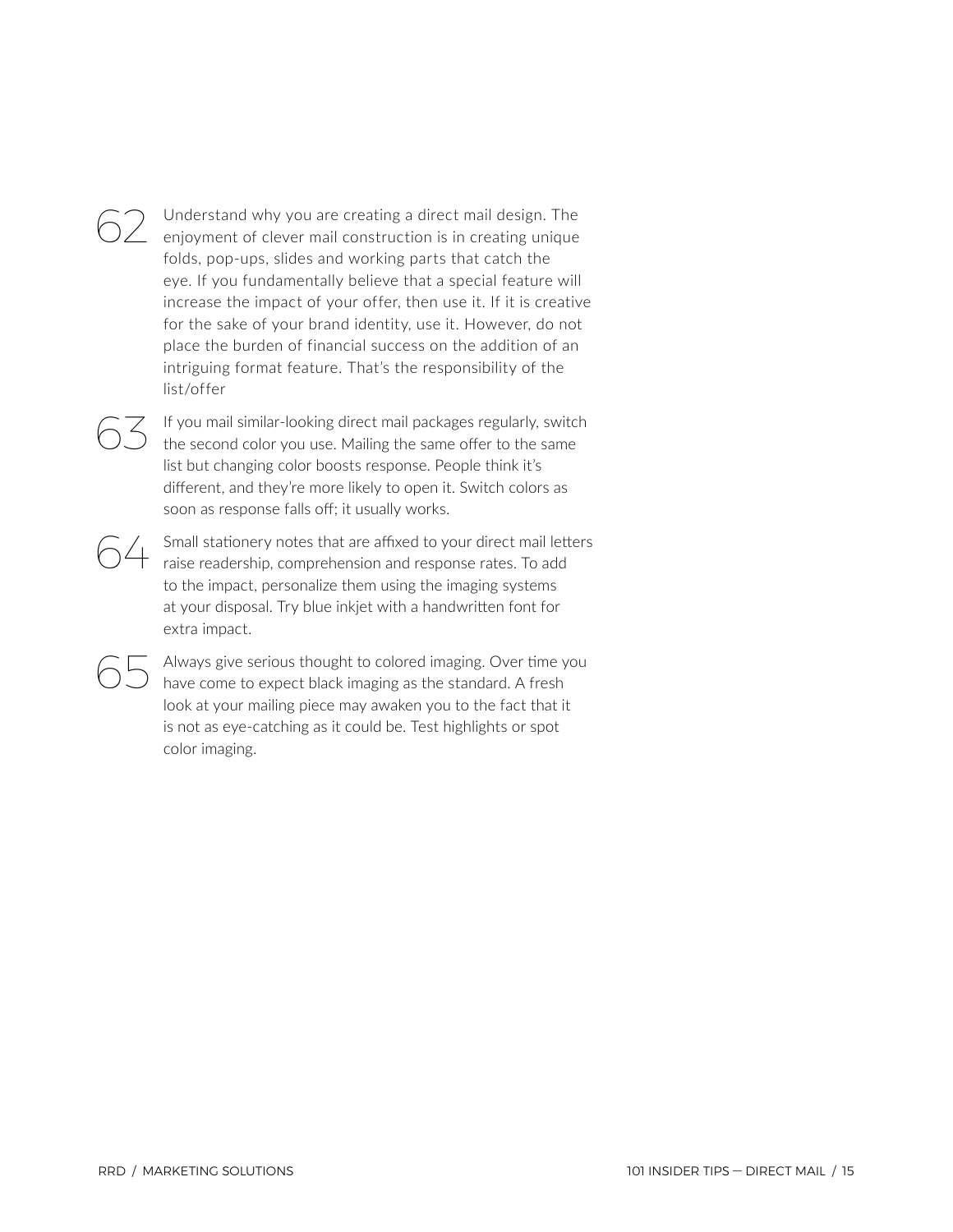

The reply form is easily the most important part of your mailing. Make sure it works. Here are some tips:

- ҄ Ensure it restates the entire offer
- Verify the reply instructions are clear and understandable
- Give it to your co-workers to fill in
- Make it a different color from the rest of the paper in the envelope
- Die-cut corners and YES/NO stickers actually lift response
- Have your fulfillment or response data entry department review it to ensure it captures all of the information required
- Use receptive paper stock, and avoid varnishes that repel ballpoint pen, pencil and ink
- Leave room for the responder to provide the info you require
- If it's at all confidential, plan on providing a reply envelope
- Don't use screens or background colors that black out when photocopied
- ҄ Provide the complete name and address of the recipient on the form for convenience
- ҄ Ask for an e-mail address

Retail traffic builders can use savings coupon and percent discount post cards. For an extra kick, create a duplex-imaged wallet card that is tipped into a folded self-mailer. Present the consumer's name, variable discount and bar code on the face and image the store location map on the back.

Size is a determining factor in direct mail effectiveness. The larger the piece the more likely it will be noticed. The economic argument against largesse is that it supposedly costs more. Bear these two points in mind:

- The larger your mailing piece, the more space you have to communicate
- Up to 3.5 ounces, your Standard Mail Flat postage cost is the same

Size: flat or letter

What to test on an envelope:

- Orientation: landscape or portrait
- Paper Stock: white, colored, kraft
- Customized teaser copy
- Postage: indicia, meter or stamp, first class or standard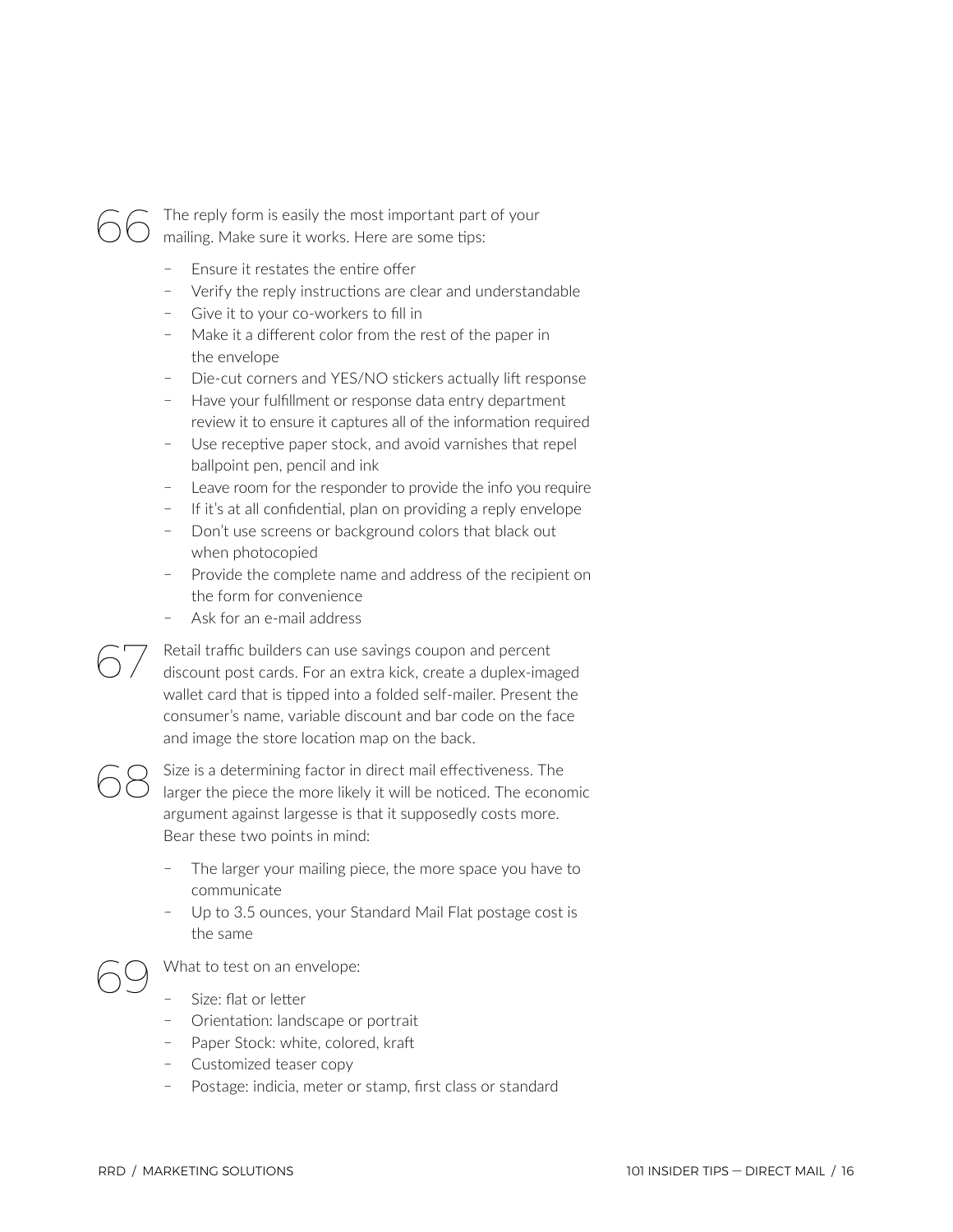Remember: the outer envelope has three jobs:

- Deliver the letter intact
- Set up the consumer's expectations
- Get opened

It's the little things sometimes that jiggle the consumer's inertia in your favor. Rather than merely adding a loose lift note to your kit, or a bookmark, or a business card, or a game piece, why not "tip" it onto the letter? Tipping is an all-inclusive term for attaching one piece to another with a little dot of low-tac glue. The effect is interesting. While a loose piece may flip out onto the kitchen table the tipped piece now has to be physically removed, thereby forcing the reader to touch it, look at it and think about it.

72 If you are looking to expand your freemium portfolio beyond address labels, create a list of every type of label your prospect or customer still needs to have: bookplates, gift tags, bumper stickers, window stickers, shelf labels, file folder labels, canned fruit labels, freezer labels, "gold star" labels, repositionable labels, drawer labels, door labels, his-her-mine-and-yours labels, expressions labels, locker labels, favorite saying labels, biohazard labels, no smoking labels, DVD labels. While there is still empty space on the planet, humans are inclined to label it.

 $73$  If you are delivering coupons to build traffic it pays to make those coupons look valuable. Give them the swirls and lines that say "money". While a stark set of numbers or percent discounts set on white will work, adding some monetary embellishment will only improve understanding and use.

Direct mail format and the selling message are interdependent drivers. For a copywriter to present and merchandise their words successfully they first need to learn how to fold.



75 With few exceptions, the incremental profit derived from enhancing a package will exceed the savings earned from slimming that package down.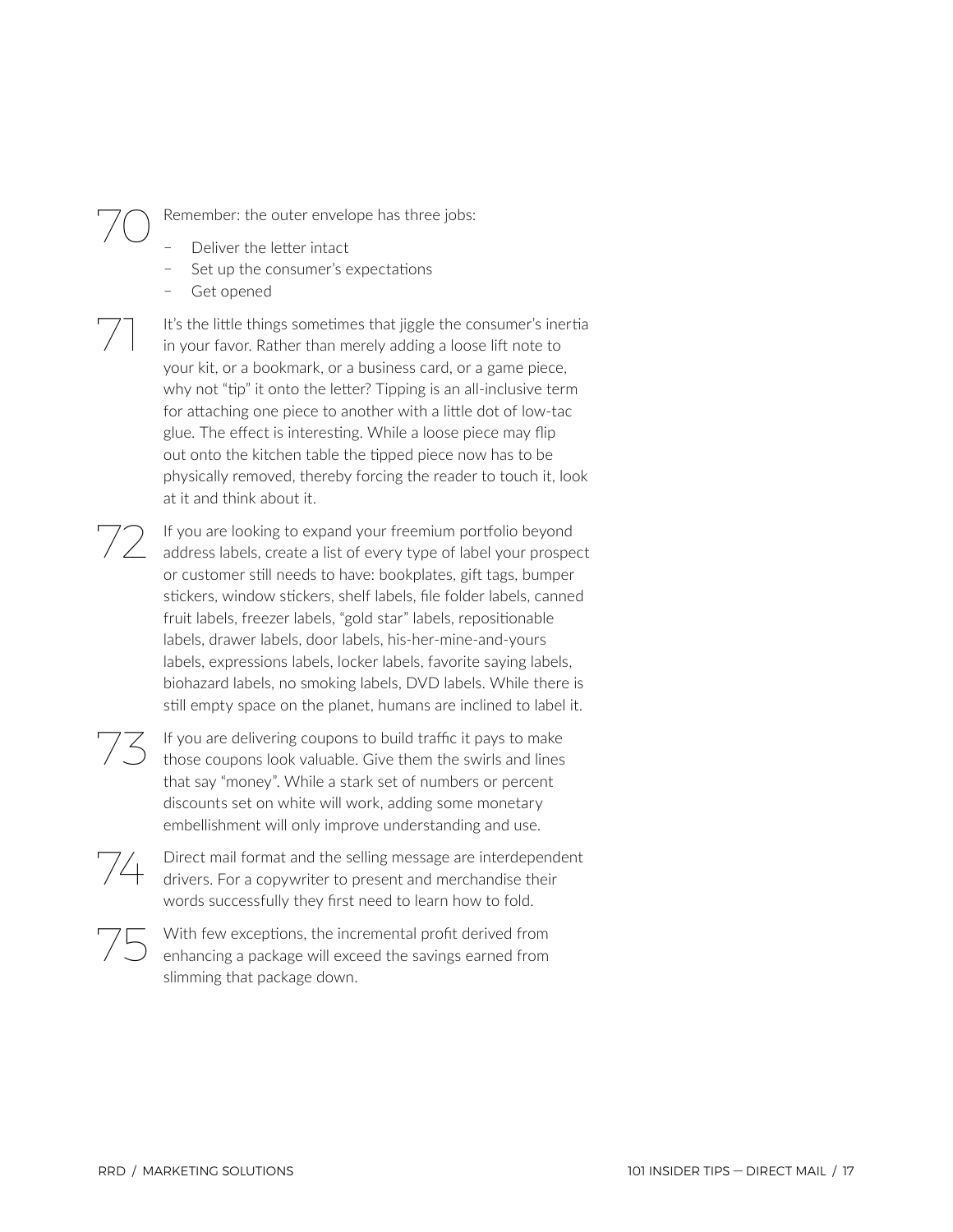## <span id="page-17-0"></span>**COPY**

## Good copy sets the tone for your offer, identifies you with your reader, builds confidence, and delivers instructions.

76 Give your copy the sound test. Read your envelope copy out loud to an associate. Does it sound right? Then read the letter and reply form out loud. Do the different components all connect logically? Moral: while we rely on graphics to telegraph ideas, we cannot underestimate the necessity of well-written words to fill in the meaning.

Much is said about typefaces and readability in direct mail, with the general rule, "Headlines Sans Serif; Body Copy Serif."

78 Make your direct mail letter easier to read by using short sentences, easy words and short paragraphs: four sentences, max. Layout your letter for easy consumption: wider margins, indentations and spaces between paragraphs.

79 The opening paragraph of a letter or brochure should not exceed 1.5 lines. Your second paragraph should have no more than 5 lines. The idea is to slip your reader into the story quickly. Short copy helps you do that.

80 Approximately 40% of your targeted recipients are going to read your direct mail letter, or significant portions of it. Exploit this statistic. High traffic areas on your letter include the addressee's name, the opening sentence and paragraph, the writer's signature, and the P.S. Be sure you are selling in these areas. Like prime pieces of real estate, location counts.

> When you design a piece that displays pictures, ensure that you have copy specifically attributed to the picture. Either headline, inset or caption. Graphics only have power when they are in context. Your copy is what mobilizes the picture, and directs the reader.

Always, always, always indent your letter paragraphs, unless you intentionally want them left unread. Left justify and ragright your paragraphs; never full-justify.

In general, make every layout and font choice the opposite of what you would see in the fine print section of a contract.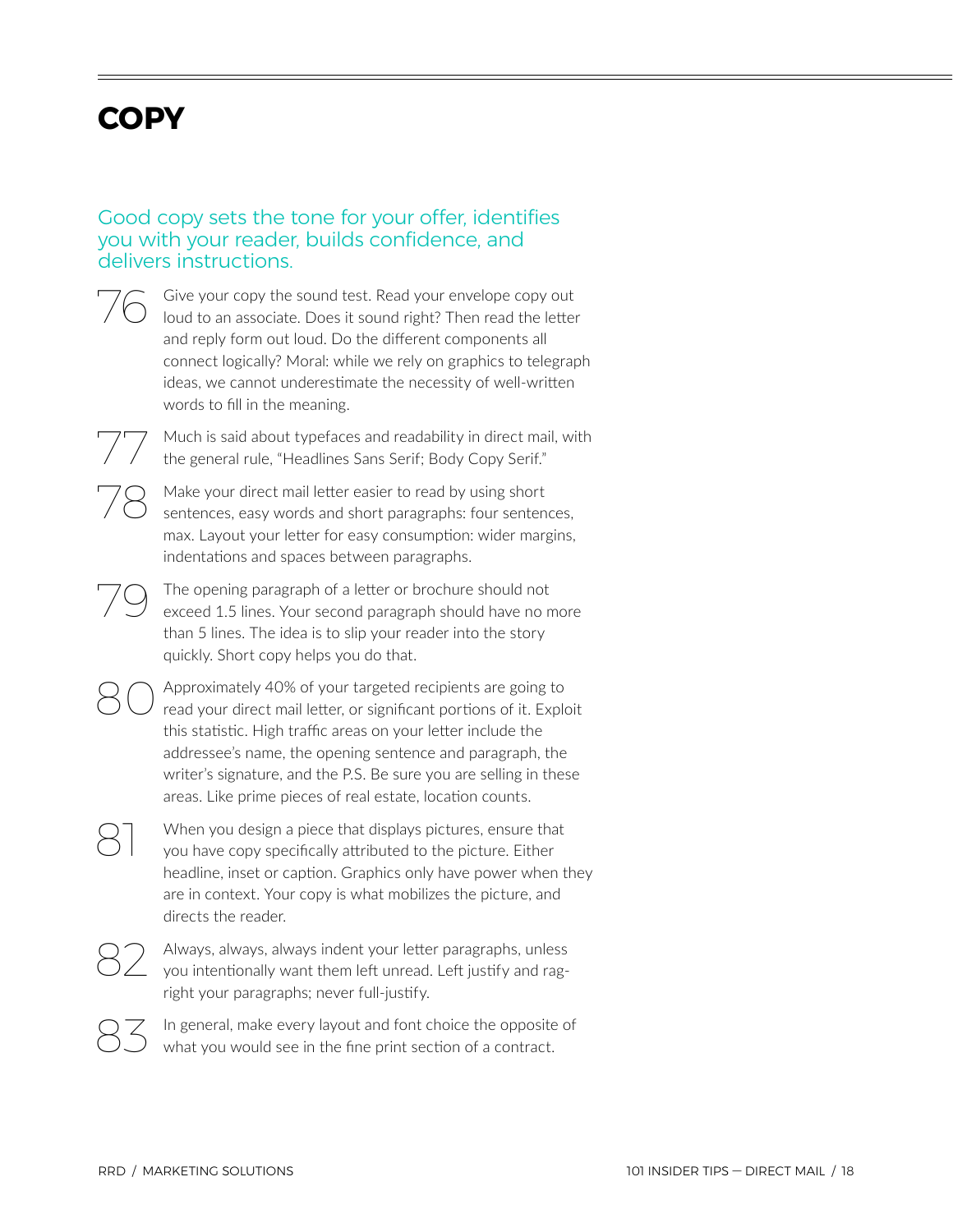

Don't forget the positional impact of your corporate logo. It's invisible to you, but others see it.

86 Most prospects will decide very quickly after a cursory look if<br>they are going to consider your offer. If they are interested, the letter is one piece of evidence the reader will read to help form a final decision. The longer it is the more material and logic you get to leverage in your favor. This gratifies your prospect, elevates your credibility, and sets the stage for your offer.

The most convincing sales arguments rely on disarming buyer skepticism with third party opinion and documentation. The technique of "feel-felt-found" includes:

- I know how you feel...
- I've felt the same way myself...
- But here's what I found...

And with that the speaker produces documentation and testimonials to prove his point.

888 Energize and pique your reader's interest with the outer envelope. Apart from the name address area, personalize the envelope to improve your prospect's interest in opening it. Try references to benefits, local geography, postal service, speed, and an urgent call to action.

What kind of envelope teaser copy works for difficult subjects, e.g., laser eye surgery? Answer: call out the problems your product or service will fix. In this case, appropriate copy on the outside of the envelope might be "Thread a needle… count the freckles on your child's nose… never squint at the TV again… details inside."

90 Repetition is the key to getting your message across. Too often, for the sake of brevity, or a misguided concern for the patience of our prospects, we never say something twice in a letter or mailing piece. The fact is, you have to say it again and again to catch the casual reader. Your English literature teacher wouldn't approve, but your banker will. Repeat your offer.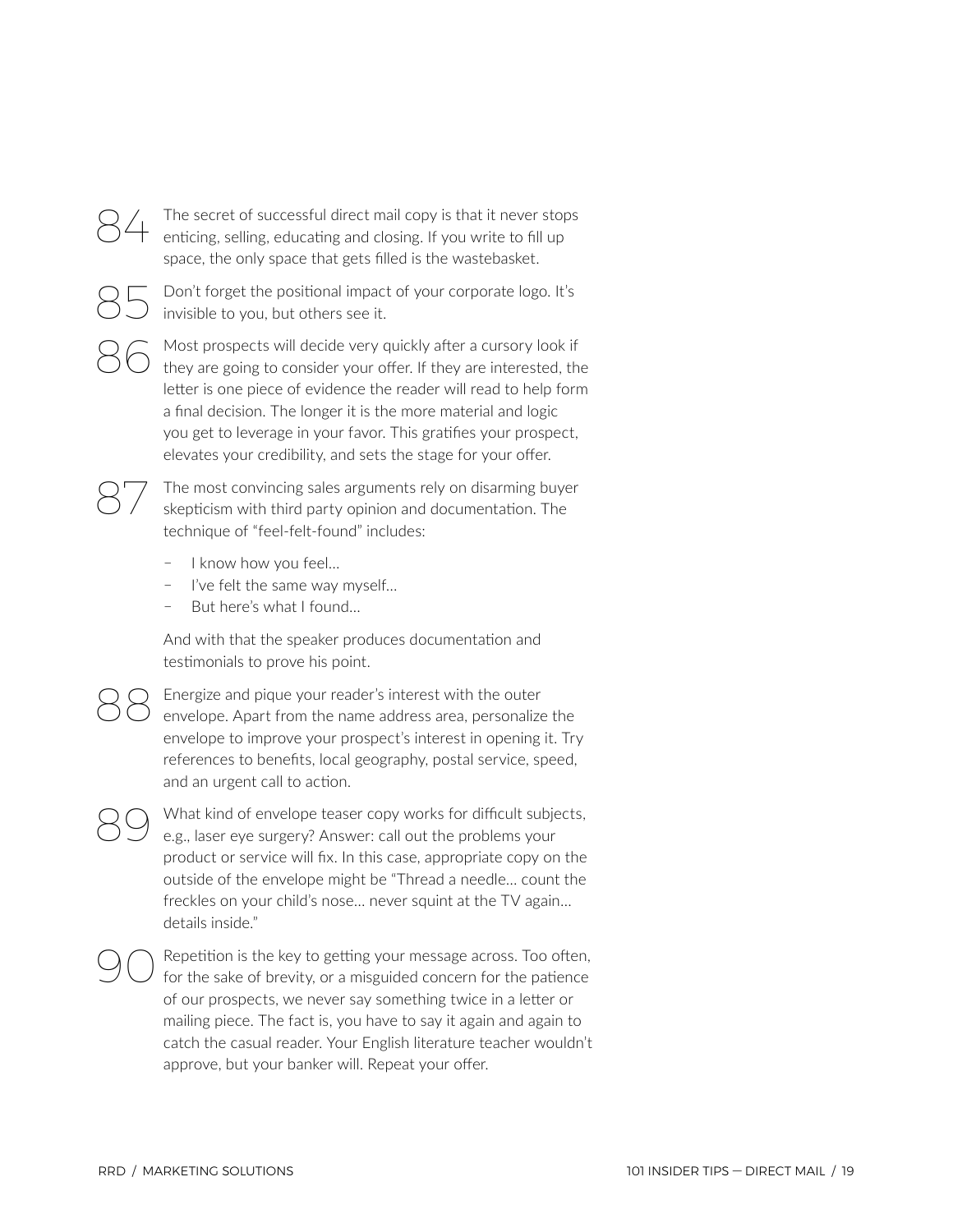### The Johnson Box, named for its creator, Frank Johnson, is an arresting and focused display device that appears at the top of your letter. The box itself is a border of asterisks, or a solid line. Inside is a 3-or 4-line statement which capsulizes the essence of a "consumer moment" or which presents the offer in starkest terms. It is a proven attention device.

92 Always get an outside opinion on your copy and design, if just to check for the obvious. True story: We recently received a very elaborate mailing promoting a Victorian mansion for entertainment functions like corporate parties and wedding receptions. The copy spells out the beauty and charm of the place, but somehow neglected to provide a physical address. We have no idea where it is.

Testimonials are integral to good direct mail sales copy. Keep and file all comments, letters and satisfaction survey results to use when you are creating new designs. To make them more interesting, use quotation marks, place in a side bar, and attribute them to real people, including name and city. Don't forget: Get their permission first!

94 Humor rarely works in direct marketing copy. Parting with cash is a very serious affair, and should be remembered in your creative platform.

95 Make sure your numbers are understandable. Because you know the numbers so well, you may assume that your readers will absorb them instantly. Not so. Use very clear, understandable graphs and charts, and get someone not familiar with your offer to proof them for clarity.

96 Bold type in a letter is persuasive if it is done sparingly.<br>To maximize impact, you may bold the same offer or idea repeatedly. This alerts the casual reader to your main point quickly.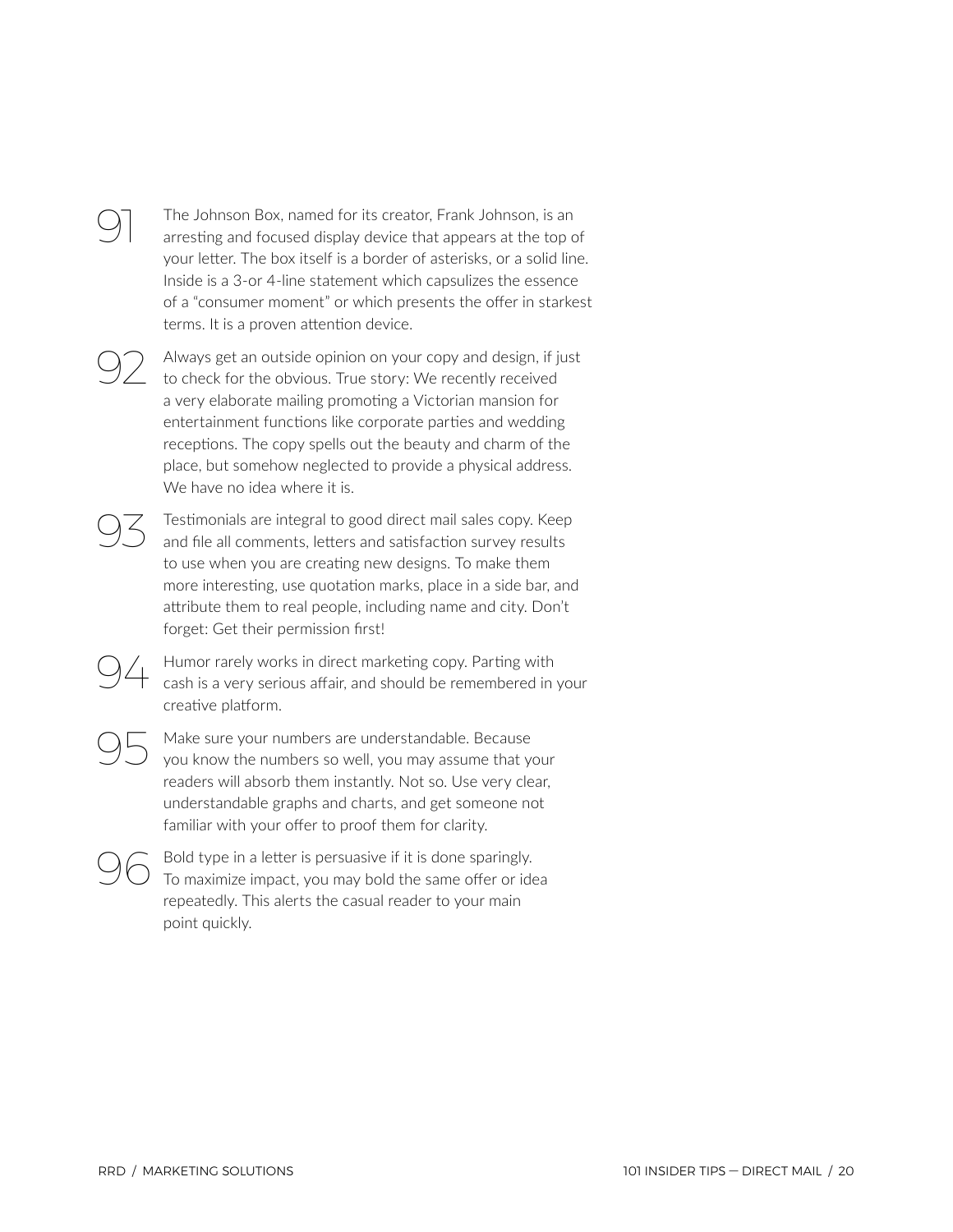We are conditioned to lists. When you use lists in your direct mail copy, you always improve readership. Here are seven reasons why:

- We like easy to understand bits of information, pre-packaged.
- ҄ A list has a beginning and a pre-defined end, for time economy.
- We tend to quantify our possessions, including knowledge.
- Lists are logical building blocks.
- They also offer opportunity for comparison.
- Lists are easier to read than paragraphs.
- They focus the reader.

98 Next to "free", and "guaranteed", some of the most important words you can utter in direct mail offers are: "you save." Check your copy. If you say, "15% off," then take another breath to say, "YOU SAVE \$(xx) off the regular price." This might be obvious to you, but not necessarily to your readers.

Fear of loss is greater than the desire for gain. When you form an argument for a reader to purchase or respond, be sure to point out the downside of remaining with the status quo.

100 Don't assume people automatically understand the benefit of a feature. You can build logical benefit copy with the Feature-Advantage-Benefit formula:

> With this feature  $+$  you get this advantage  $=$  which delivers this benefit

## Deliver the Right Message to the Right Audience at the Right Time

**Relevance equals response. That's the cardinal rule of direct marketing and for more than 150 years, RRD has been perfecting it.**



101If you are ready to start delivering the connected experiences that transform your brand into your customer's favorite brand, **contact us** today.